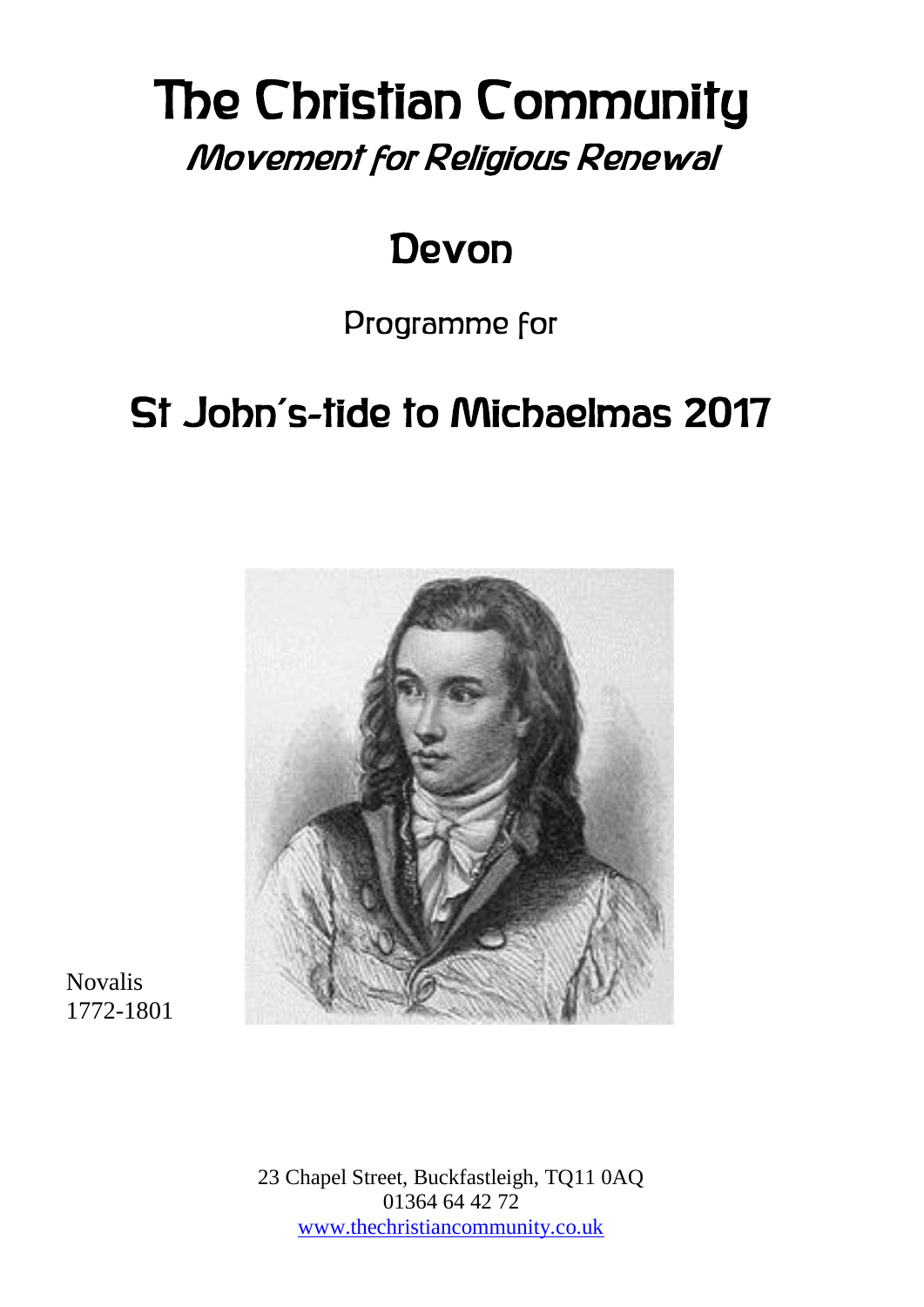#### The Christian Community

in Devon Movement for Religious Renewal 23 Chapel Street, Buckfastleigh, Devon, TQ11 0AQ, Tel 01364 644272

**June 2017**

#### **Dear members and friends of The Christian Community in Devon,**

In the midst of our busy life at this time of the year with the school term coming to an end and the garden in full bloom we are looking forward to St John's Tide and the heights of summer. The warmth of the sun helps us to experience the world around us and we can see the spirit revealed in human beings as well as in nature.

The Being of John has accompanied us throughout the ages in many ways: as prophet reminding us of our interconnectedness with the world of spirit, as preparer of the way asking us to change our way of thinking and feeling, as witness to the Christ Being entering a human being, as the still small voice within, our conscience, which tells us what is true and in harmony with the spirit as well as humankind.

Our programme includes contemplations on John as well as Novalis and after the summer we will be exploring the Act of Consecration of Man and its parts.

We are blessed with some guest speakers and offerings by our Eurythmy group.

After giving the house and our finances much needed attention last year we will continue our care and awareness and can now also focus on the life which flows through our building and the activities here. Please help us to publicise our events and our guest-rooms. We also let our community room/s for workshops and retreats.

We thank you for your interest and support, wishing you inspiration on the path through St John's to Michaelmas,

Sabine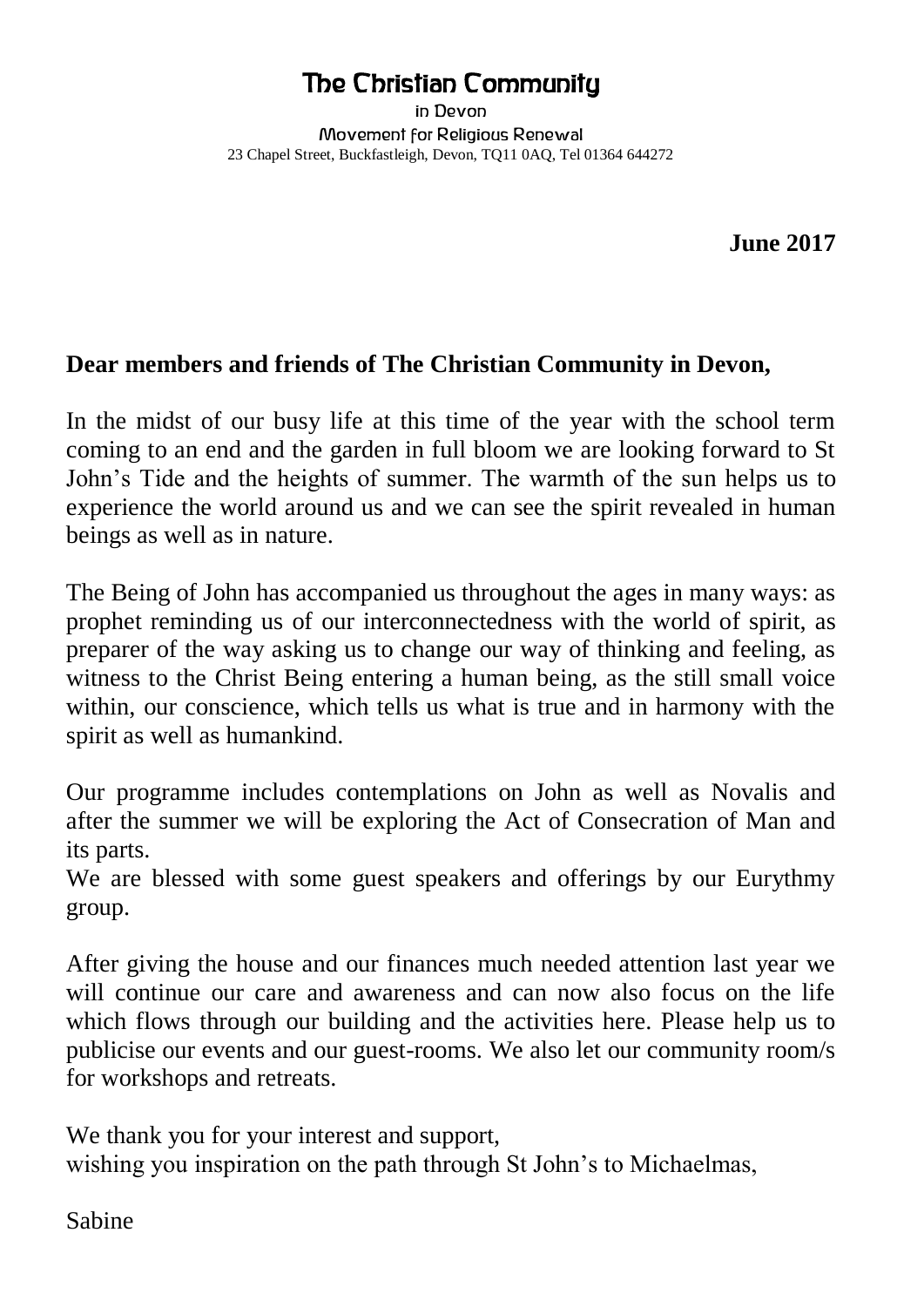## June 2017

### St John's

| Saturday 24 <sup>th</sup>  | 10.00                                    | The Act of Consecration of Man                                                                                                                                                                                                                                                                               |  |  |
|----------------------------|------------------------------------------|--------------------------------------------------------------------------------------------------------------------------------------------------------------------------------------------------------------------------------------------------------------------------------------------------------------|--|--|
| Sunday 25 <sup>th</sup>    | 9.00<br>10.00<br>11.30<br>12.15<br>13.30 | Service for Children (as of age 7)<br>The Act of Consecration of Man<br>The Being of John during the Ages<br>Talk by Sabine Haus<br>Bring & Share Lunch<br>Story in Mime and Eurythmy<br>(in English & Russian) $Family Fun$<br><b>The Grandfather and the Turnip</b><br>Bring your friends & a contribution |  |  |
| Wednesday 28 <sup>th</sup> | 10.00<br>11.15                           | The Act of Consecration of Man<br>Gospel Study of the coming week                                                                                                                                                                                                                                            |  |  |
| <b>July 2017</b>           |                                          |                                                                                                                                                                                                                                                                                                              |  |  |
| Sunday 2 <sup>nd</sup>     | 10.00                                    | The Act of Consecration of Man<br>11.30-12 Meeting for Servers:<br>Preparing matters                                                                                                                                                                                                                         |  |  |
| Wednesday 5 <sup>th</sup>  | 10.00<br>11.15                           | The Act of Consecration of Man<br><b>Gospel Study of the coming week</b>                                                                                                                                                                                                                                     |  |  |
| Saturday 8 <sup>th</sup>   | 11.00                                    | The Act of Consecration of Man<br>for the Dead for Siegfried W. Rudel                                                                                                                                                                                                                                        |  |  |
| Sunday 9 <sup>th</sup>     | 10.00<br>11.30                           | The Act of Consecration of Man<br>Novalis $-$ Who is be?<br>Talk by Sabine Haus                                                                                                                                                                                                                              |  |  |

No Wednesday 12<sup>th</sup> Service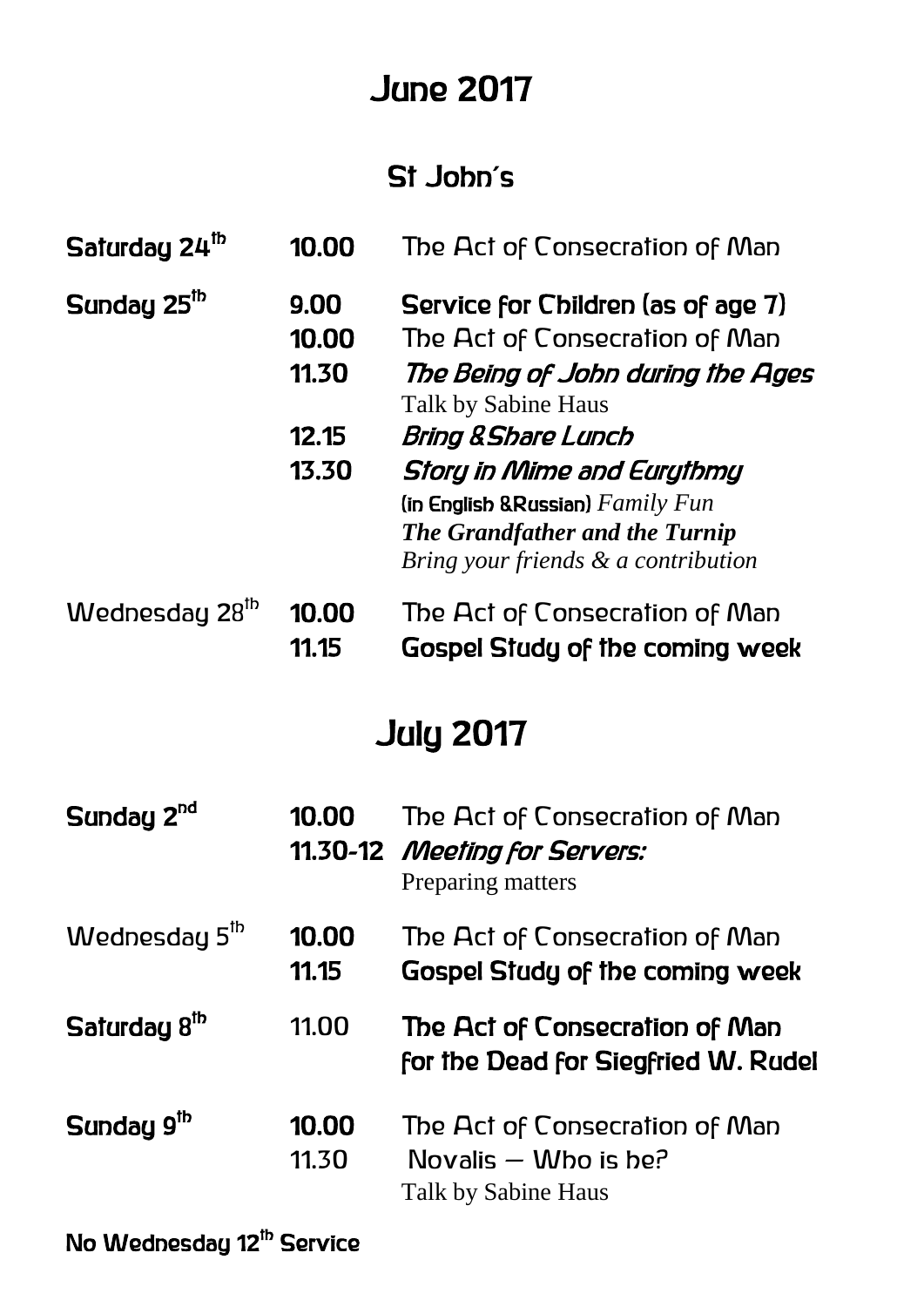#### No Wednesday services during the school holidays

| Sunday 16 <sup>th</sup> | 10.00<br>11.30 | The Act of Consecration of Man<br>Pioneers of Religious Renewal<br>in the English speaking World<br>Talk by Christian Maclean of Floris Books |
|-------------------------|----------------|-----------------------------------------------------------------------------------------------------------------------------------------------|
| Sunday 23rd             | 10.00<br>11.30 | The Act of Consecration of Man<br>The Path between St John´s-tide<br>and Michaelmas<br>Talk and conversation                                  |
| Sunday 30 <sup>th</sup> | 10.00<br>15.00 | The Act of Consecration of Man<br><b>Baptism</b> of the daughter/s of<br><b>Tom and Jessica Parker</b>                                        |

## August 2017

| Sunday 6 <sup>th</sup> | 10.00<br>11.30 | The Act of Consecration of Man<br>The Transfiguration as shown by Raphael<br><b>Illustrated Talk by Rory Valentine</b> |
|------------------------|----------------|------------------------------------------------------------------------------------------------------------------------|
| Sunday 13th            | No Service     |                                                                                                                        |
| Sunday 20th            | No Service     |                                                                                                                        |
| Sunday 27th            | 10.00          | The Act of Consecration of Man                                                                                         |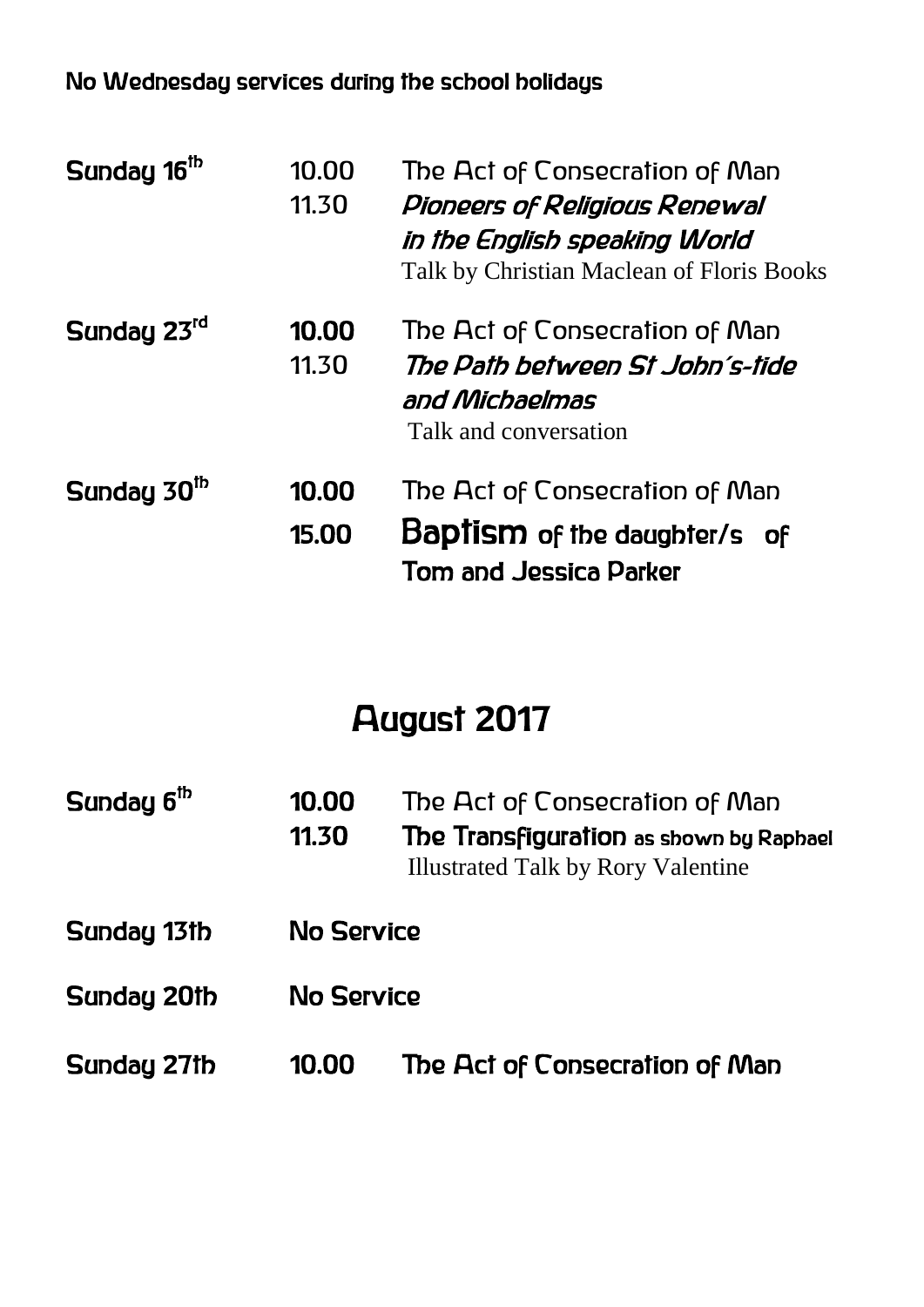## September 2017

| Sunday 3rd                 | 10.00<br>11.30         | The Act of Consecration of Man<br>Council Meeting                                                                                                                           |  |
|----------------------------|------------------------|-----------------------------------------------------------------------------------------------------------------------------------------------------------------------------|--|
| Sunday 10 <sup>th</sup>    | 10.00<br>11.30         | The Act of Consecration of Man<br>The Act of Consecration of Man:<br>What is it?                                                                                            |  |
| Wednesday 13 <sup>th</sup> | 10.00<br>11.15         | The Act of Consecration of Man<br>Gospel Study of the coming week                                                                                                           |  |
| Sunday 17 <sup>th</sup>    | 9.00<br>10.00<br>11.30 | Service for Children (as of age 7)<br>The Act of Consecration of Man<br>Hermann Beckh<br>Talk by Neil Franklin on one of the<br>founding priests of The Christian Community |  |
| Wednesday 20 <sup>th</sup> | 10.00<br>11.15         | The Act of Consecration of Man<br>Gospel Study of the coming week                                                                                                           |  |
| Sunday 24 <sup>th</sup>    | 10.00<br>11.30         | The Act of Consecration of Man<br>The Act of Consecration of Man:<br>The Gospel                                                                                             |  |
| Wednesday 27 <sup>th</sup> | 10.00<br>11.15         | The Act of Consecration of Man<br>Gospel Study of the coming week                                                                                                           |  |
| Michaelmas                 |                        |                                                                                                                                                                             |  |
| Saturday 29 <sup>th</sup>  | 10.00                  | The Act of Consecration of Man                                                                                                                                              |  |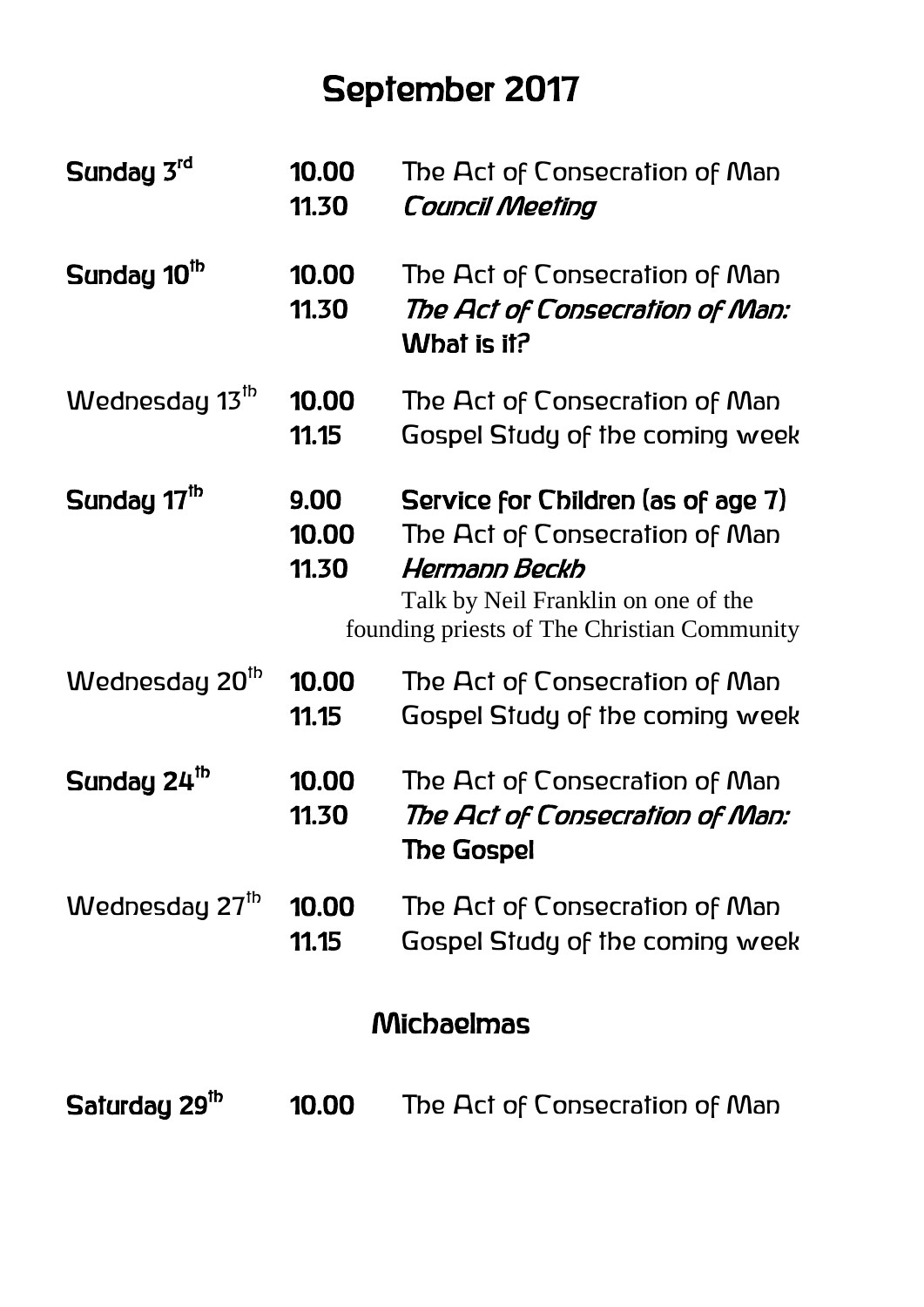## October 2017

| Sunday 1st                 | 9.00<br>10.00<br>11.30 | Service for Children (as of age 7)<br>The Act of Consecration of Man<br><b>Michaelmas Festival Celebration</b><br>details to follow |
|----------------------------|------------------------|-------------------------------------------------------------------------------------------------------------------------------------|
| Wednesday 4 <sup>th</sup>  | 10.00<br>11.15         | The Act of Consecration of Man<br>Gospel Study of the coming week                                                                   |
| Sunday 8 <sup>th</sup>     | 10.00<br>11.30         | The Act of Consecration of Man<br><b>Council Meeting</b>                                                                            |
| Wednesday 11 <sup>th</sup> | 10.00<br>11.15         | The Act of Consecration of Man<br>Gospel Study of the coming week                                                                   |
| Sunday 15 <sup>th</sup>    | 9.00<br>10.00<br>11.30 | Service for Children (as of age 7)<br>The Act of Consecration of Man<br>Meeting between Council and<br>Congregation                 |
| Sunday 22 <sup>nd</sup>    | 10.00<br>11.30         | The Act of Consecration of Man<br>The Act of Consecration of Man:<br>The Offering                                                   |
| Sunday 29 <sup>th</sup>    | Clocks go back 1 hour  |                                                                                                                                     |
|                            | 9.00                   | Service for Children (as of age 7)                                                                                                  |
|                            | 10.00                  | The Act of Consecration of Man                                                                                                      |
|                            | 11.30                  | The Act of Consecration of Man:                                                                                                     |
|                            |                        | The Transubstantiation                                                                                                              |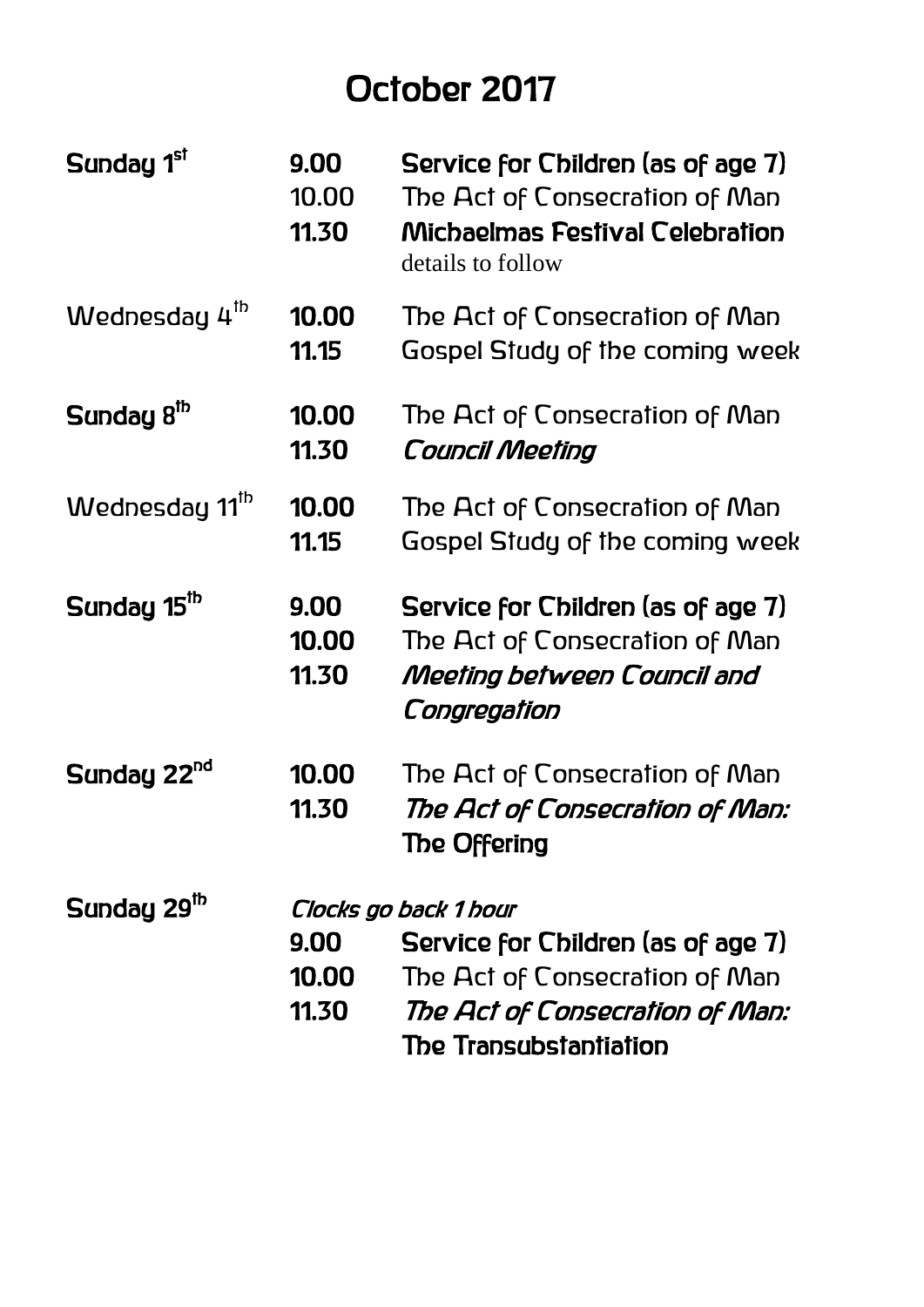### Gospel readings for this period

#### **St John's Tide**

Saturday, June 24 Mark 1:1-11 Sunday, June 25 Mark 1:1-11 Sunday, July 9 … John 1:19-28

Sunday, July 23 Mark 8:27-37 Sunday, July 30 … Matthew 7:1-14 Sunday, August 6 Luke 15:11-32 (Sunday, August 13 Luke 9:1-17) (Sunday, August 20 Luke 18:35-43) Sunday, August 27 … Mark 7:31-37 Sunday, September 3 … Luke 10:1-20 Sunday, September 10 Luke 17:5-24 Sunday, September 17 Matthew 6:19-34 Sunday, September 24 Luke 7:11-17

#### **Michaelmas**

Friday, September 29 Matthew 22:1-14 Sunday, October 1 Matthew 22:1-14 Sunday, October 8 Matthew 25:1-13 Sunday, October 15 Revelation 12:1-12 Sunday, October 22 Revelation19:11-16

Sunday, July 2 Matthew 3:1-12 Sunday, July 16 Matthew 11:1-15

Sunday, October 29 Revelation 1:10-20